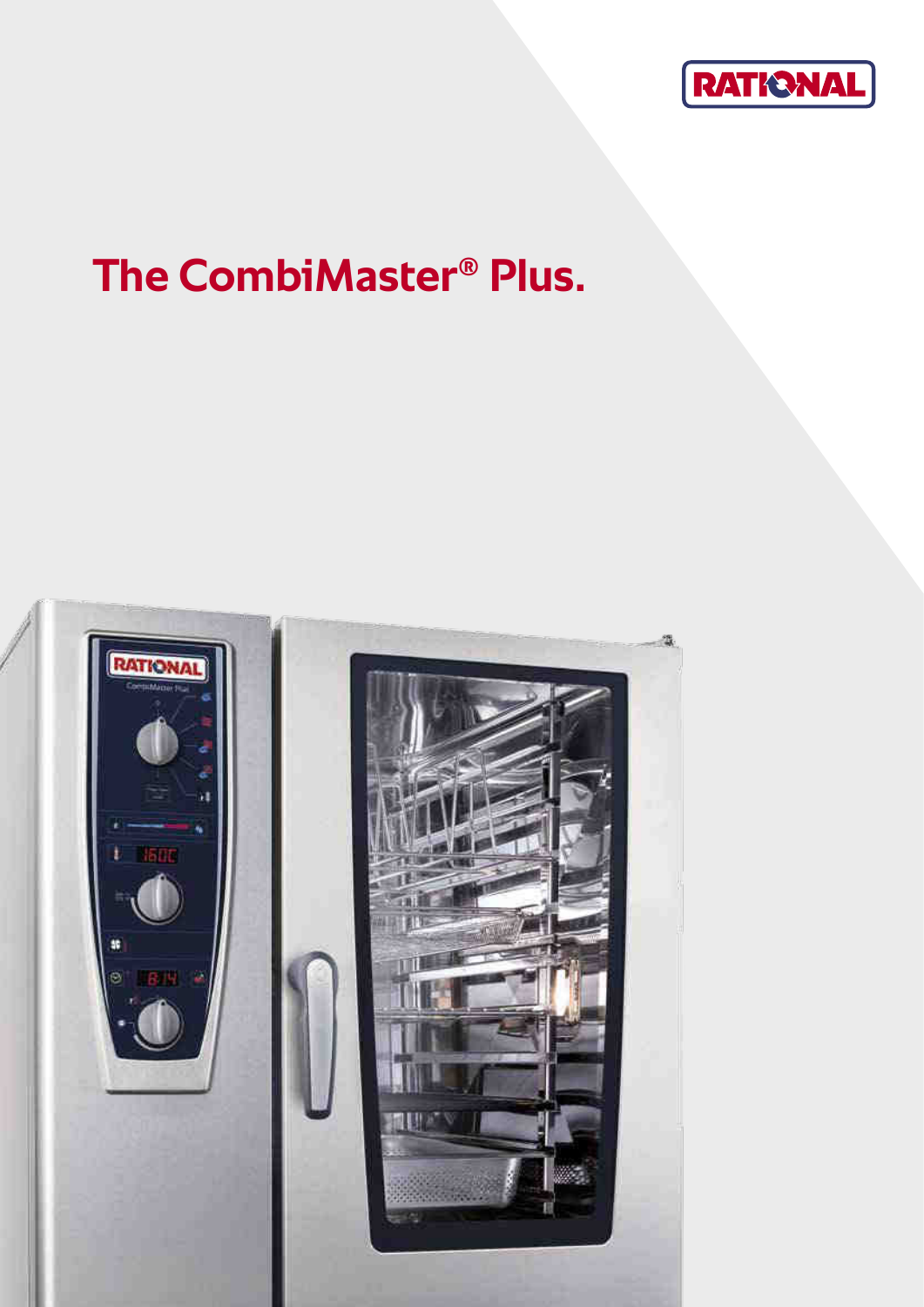

**Our primary goal as a company**  We offer maximum benefits to people preparing hot food in large and commercial kitchens.

Maximum benefit for our customers – this has been our aim for over 40 years now. It all started with the development of our first combisteamer which revolutionised the world of hot food preparation. Since then we have stayed firmly on the specialisation route, and concentrated solely on the wishes and needs of our customers. This enables us to find the best solutions to your problems – better than other companies.

Another reason can be found in the way we view ourselves. We see ourselves primarily as innovative problem solvers for chefs, rather than simply as machine-builders. This self-image is also reflected in our development work, where physicists, engineers, food scientists and chefs use 25 tonnes of food every year to further advance our innovative edge and increase the variety of applications for our customers.



The result of all these efforts is the CombiMaster ® Plus – a tailor-made solution that will make all your daily kitchen challenges a mere mere child's play. You will achieve outstanding quality, reduce your

consumption of raw materials and resources, and also save significant time with the new automatic cleaning function. The CombiMaster® Plus sets new standards in terms of performance.

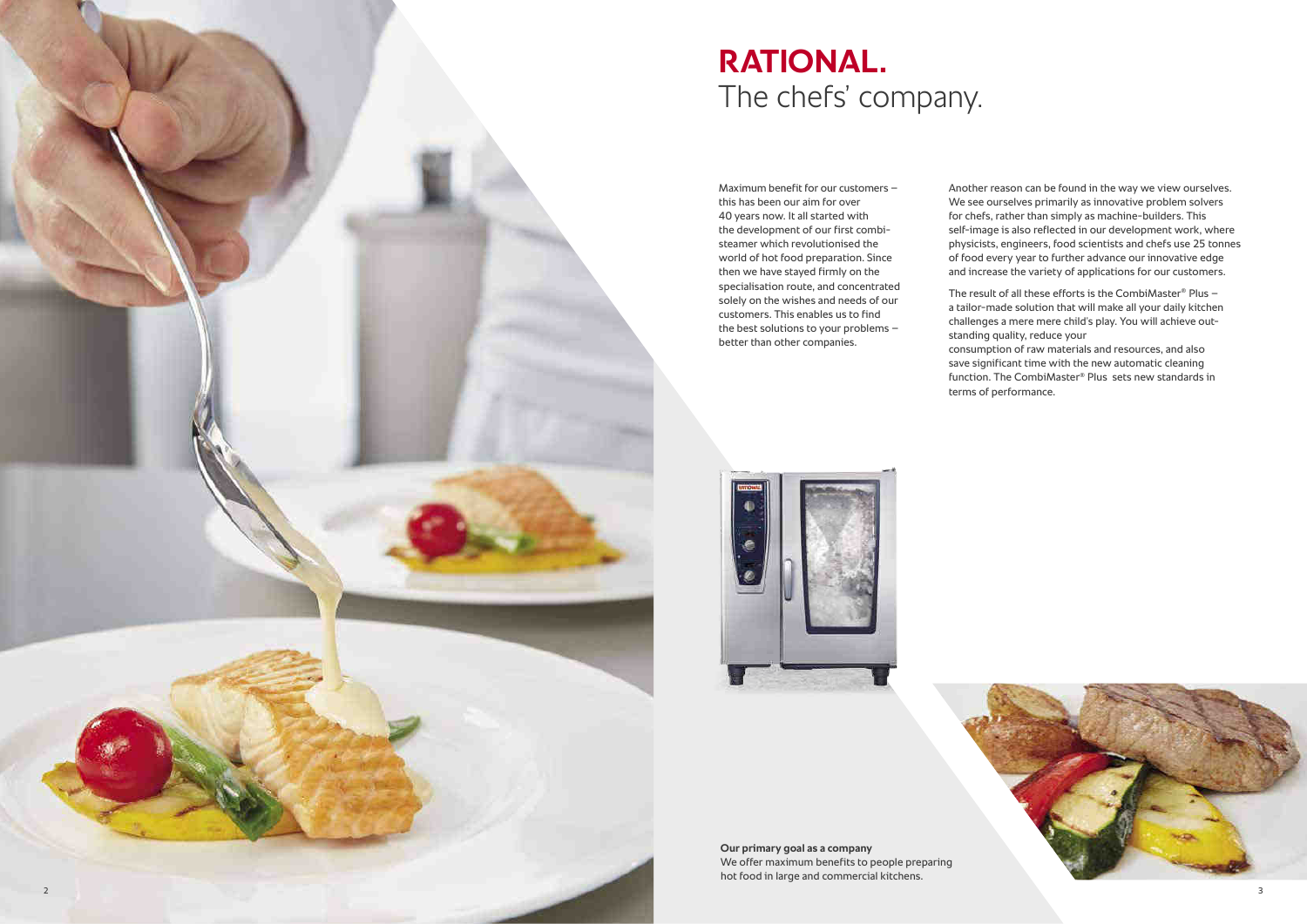

# **RATIONAL CombiMaster® Plus.**

In a class of its own.

Cooking demands precision. From both the chef and his tools. The new CombiMaster® Plus is precise in every aspect – it provides sophisticated technology to support each chef's individual craftsmanship.

It is rugged, easy to operate and offers enticing functions that ensure the highest possible food quality every time; crispy crusts, succulent roasts, intense aromas, attractive colours and retained vitamins and minerals.

This is guaranteed by the precision controlled cooking cabinet climate and the accurate setting of temperature, air humidity, air flow and cooking time.

# **The primary performance features:**

- **> Limitless cooking variety**
- The CombiMaster® Plus replaces up to 50 % of all conventional cooking appliances. You can grill, bake, roast, braise, steam, stew, poach and much, much more in it.

# **> Unique cooking performace**

The cooking performance of the CombiMaster® Plus allows up to 30% higher capacity utilisation compared to models without dynamic air circulation. Combined with the sophisticated cooking technology, this output guarantees consistently excellent food quality.

- **> Optimum cooking cabinet climate ClimaPlus®** Regulates the climate specific to the product in the cooking cabinet, ensuring crispy crusts, crunchy
- **> Easy to use**

breading and juicy roasts.

The dial used to select the functions is simple, straightforward and has proven its worth in harsh kitchen environments. The automatic cleaning function ensures hygienic cleanliness, overnight too if required.



The CombiMaster® Plus is now also available in the small size – the new CombiMaster® Plus XS. For further information please request a copy of our special brochure or visit us on the internet at rational-online.com.

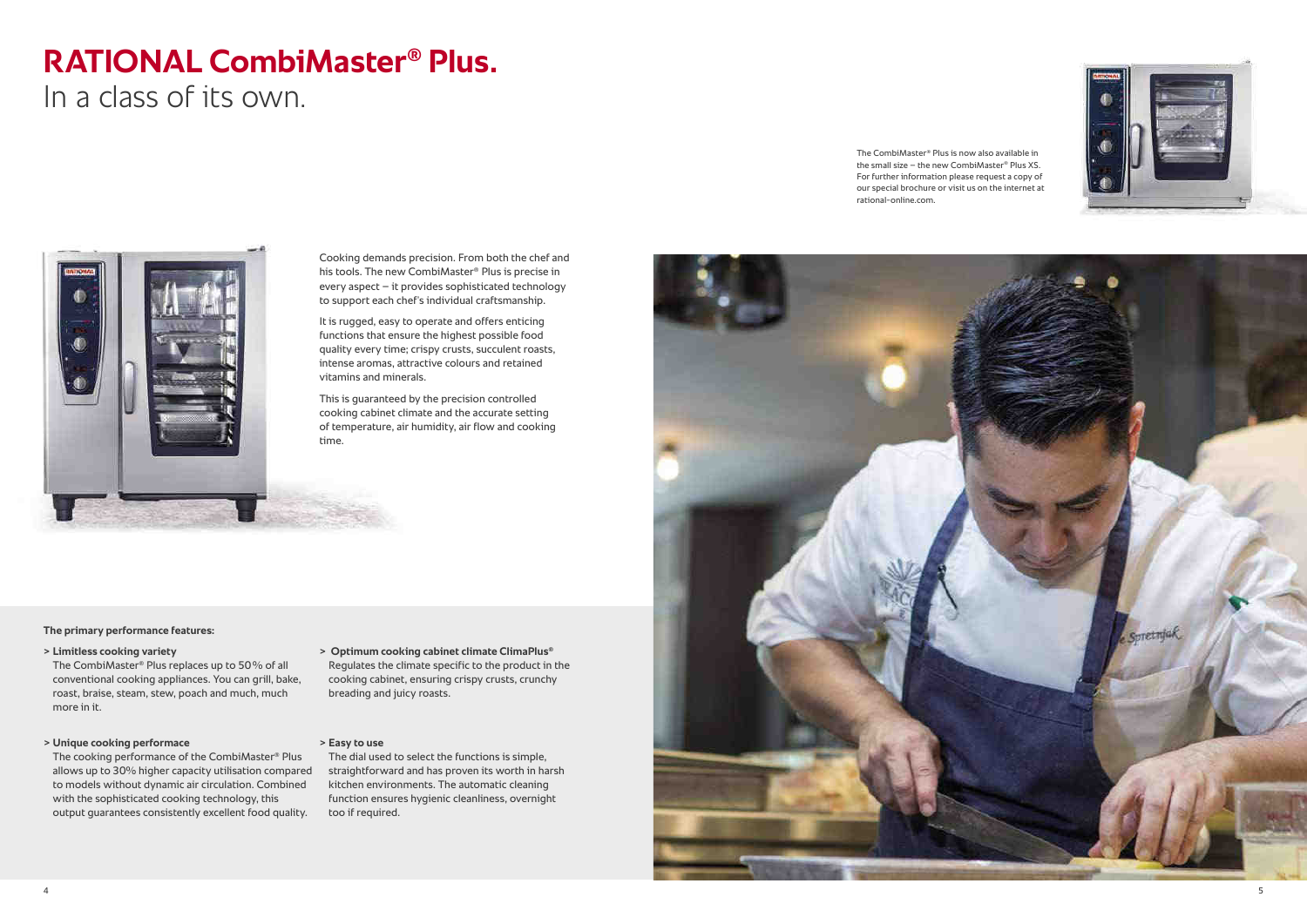# **CombiMaster® Plus.**  Impressive performance.

### **Highly effective cooking cabinet dehumidification**

The new active cooking cabinet dehumidification quickly and reliably takes effect, whatever the circumstances. This ensures crispy crusts, crunchy breaded coatings and succulent roasts – even with large quantities.



The new, patented dynamic air circulation combined with the flowoptimised shape of the cooking cabinet ensures that the heat is optimally distributed in the cooking cabinet and is used exactly where it is needed. The food is cooked uniformly  $-$  from the first tray to the very last.



### **Pure, hygienic fresh steam**

The powerful fresh steam generator with its new, efficient steam control combines the benefits of cooking in water (specifically in maximum humidity) with those of more gentle steaming. Minimal heating time, intense colours and appetising flavours. Not to mention the retention of vitamins and minerals. Constant steam temperatures at all times and maximum steam saturation guarantee the best food quality. The new steam regulation ensures that the hygienic fresh steam gently circulates all around the food. Not even the most delicate products will dry out.

#### **The top performer:**

### **> Dynamic air circulation and new cooking cabinet shape**

Combined, these two factors ensure totally homogeneous heat distribution. As a result the food is cooked more uniformly than

### **> Active climate management in the cooking cabinet**

The most effective dehumidification technology works extremely quickly and, even with full loads, ensures that roasts and breaded dishes turn out exactly as they should; tender and succulent inside, golden brown and crispy on the outside.

- ever before.
- 
- **> Efficient hygienic fresh steam generation**  are gently steamed and do not dry out.

The best unit for steaming. The steam saturation is particularly fast and, in particular, remains constantly at the highest possible level. Fish, vegetables and other sensitive dishes

The new CombiMaster® Plus does not just set new standards in terms of cost efficiency, it also raises the bar for effective performance; it supplies the exact amount of energy which the food in the chamber requires, in extremely high doses if necessary.

The sensitive measuring and control central functions ensure a uniform cooking cabinet climate that can be matched individually to the food. Thus challenging and sophisticated products such as pan-fries, gratins or grilled food are always successful, even when the unit is fully utilised. This applies to tray after tray, piece after piece and portion after portion. This is the difference that your customers will see, taste and enjoy.

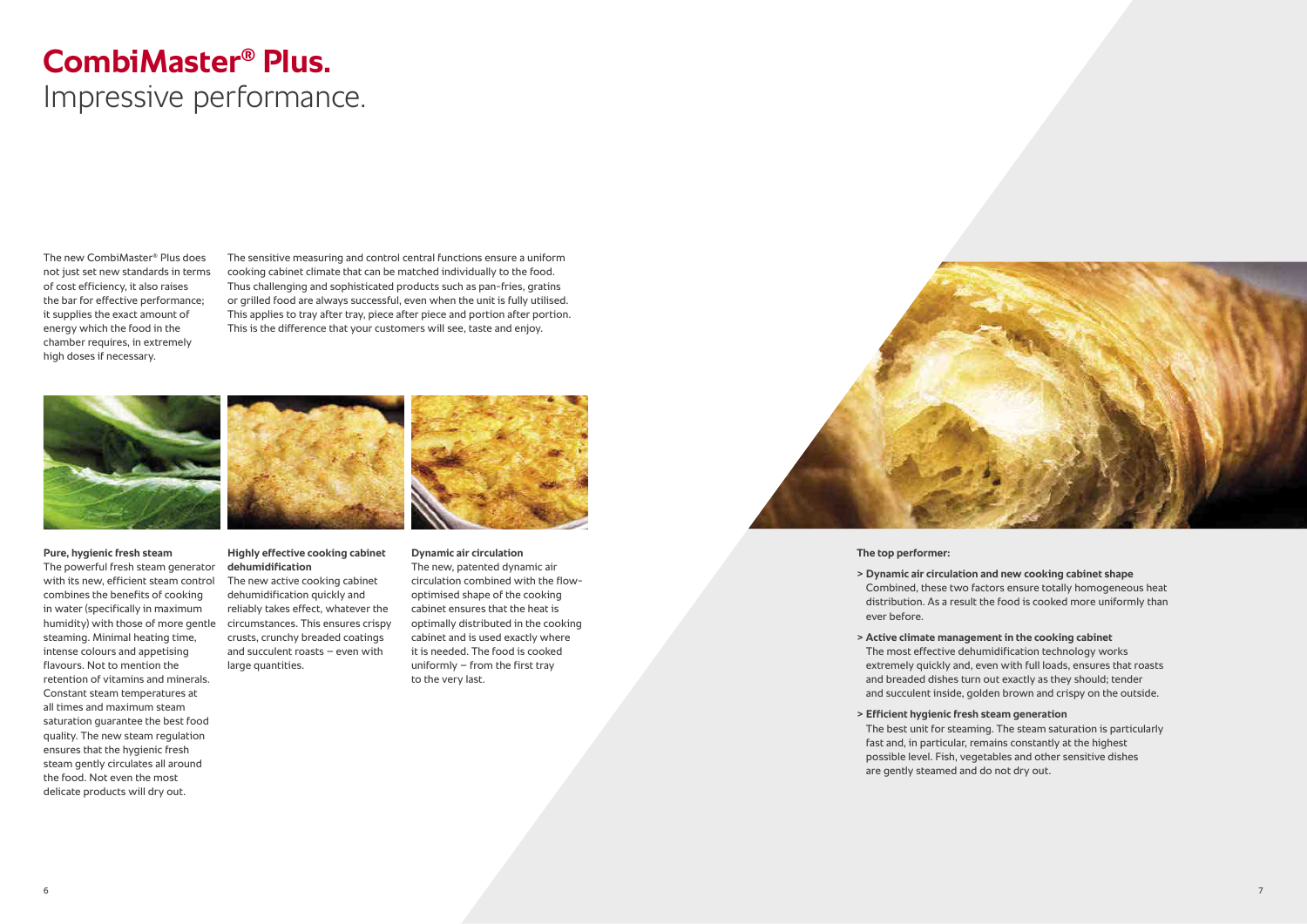The CombiMaster® Plus is truly multi-talented, and will quickly become the indispensable helper in your kitchen. It has a very modest footprint. What earlier required lots of space, work and multiple cooking appliances can now be done with just a single unit on less than approx. 1  $m^2$ . You will be able to use the CombiMaster® Plus effortlessly right from the start as it is so self-explanatory. The simple, informative symbols are clearly arranged and the proven dial makes it easier to make accurate settings.



# **CombiMaster® Plus.**  Multi-talented.

**Steam mode from 30 °C to 130 °C**  The high performance fresh steam generator with new steam control always produces hygienic fresh steam. You can cook without adding water and without waiting for the water to boil. The constant cooking cabinet temperature and the maximum steam saturation guarantee a uniform and very gentle cooking process, and thus the best food quality. Appetising colours, bite and retained nutrients and vitamins are guaranteed, particularly for vegetables. Even sensitive food such as crème caramel, quiches, fine fish or mousselines will succeed with minimal effort – even in large quantities.

**Convection mode from 30 °C to 300 °C** 

The hot air circulated at high speed flows around the food from all sides. The meat protein sets immediately, so it remains wonderfully succulent on the inside. Constant hot air at up to 300 °C is not simply a technical detail; the necessary reserve power is there even for full loads. This is the only way to get succulently browned pan-fried dishes, frozen convenience such as calamari, croquettes, spring rolls and chicken wings or light baked goods.

**Combination mode from 30°C to 300 °C** 

Combination mode marries all the benefits of the hot steam, such as short cooking time, minimal cooking losses, succulence, with the advantages of convection, which is responsible for creating the intense aroma, appetising colour and crispy crusts. In this way you will avoid up to 50 % of the normal cooking losses, without turning the food and with considerably shorter cooking times.

# **Finishing®**

Finishing® means the conscious separation of production and service. From side dishes through to the complete menu, with the optimum climate you will heat the food you prepared to perfection in the CombiMaster ® Plus and then chilled up to serving temperature very quickly – whether it is on trays, plates or in containers. You gain flexibility, and your customers enjoy the experience more as the food is no longer kept hot for long periods, thus losing quality.

# **Automatic cleaning**

With the new automatic cleaning function, the CombiMaster ® Plus will make itself hygienically clean, even overnight if required.

# **Customisable**

There are up to 100 programme slots, each with up to 6 steps, for automating individual cooking processes. This will allow you to easily carry out cooking processes with multiple steps at the push of a button.

# **5 air speeds**

The CombiMaster® Plus has just the right air speed for every food – from the most sensitive through to more robust dishes. Even soufflés, éclairs or sponge become easy.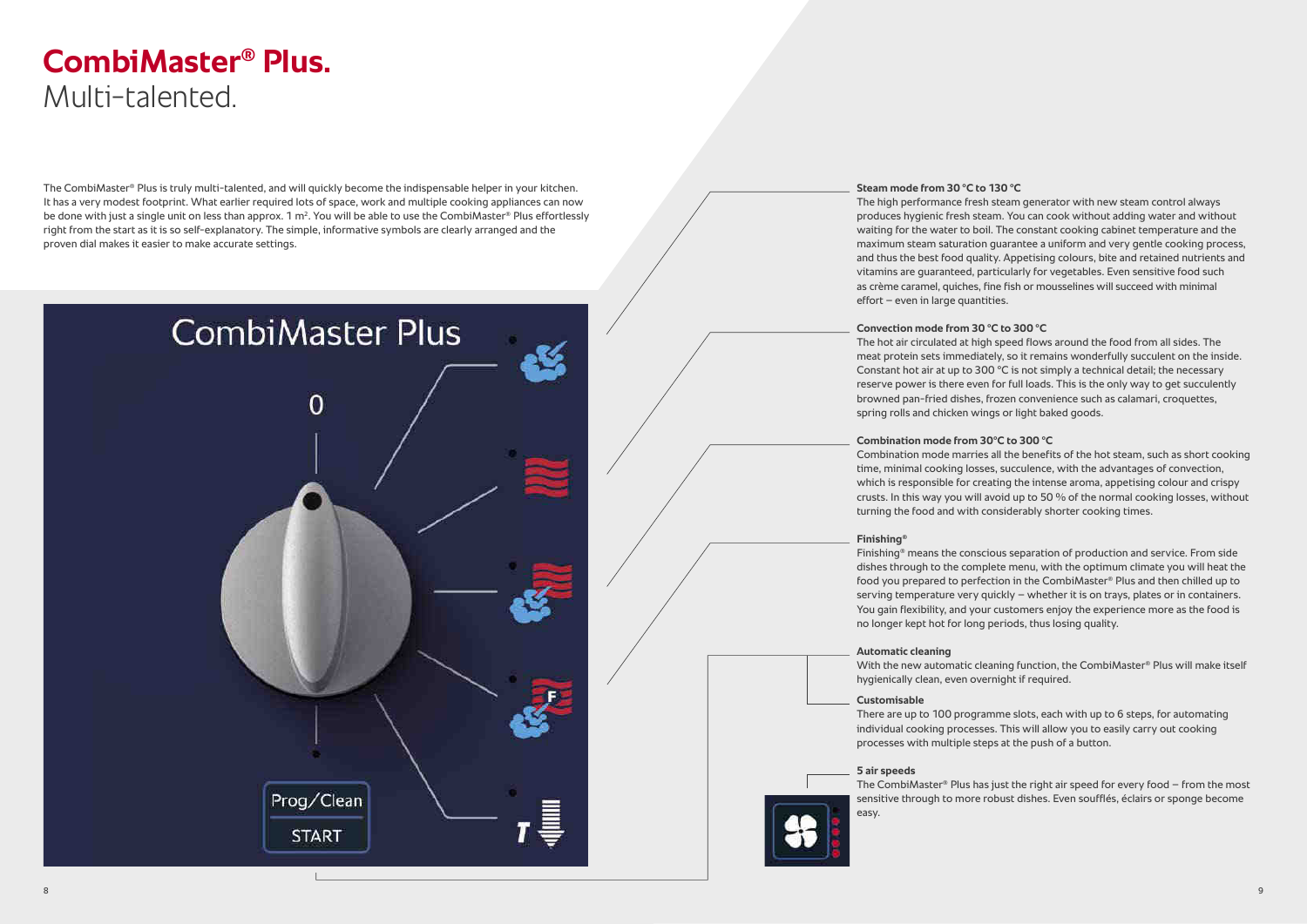# **ClimaPlus® for top food quality.**

It all comes down to the right climate.

Regulating the humidity by basting and adding liquid, by fitting or removing covers, always had a huge effect on the success of a dish.

Controlling humidity requires attention and time, and lots of experience and instinctive responses. Today these laborious procedures can be omitted because the measuring and control centre in the CombiMaster® Plus always maintains the humidity in the cooking cabinet precisely within the ideal range. ClimaPlus® translates the experience gained from kitchen practice into intelligent and totally easy to use, state of the art technology that guarantees the best food quality every time.

#### **ClimaPlus® – Active climate management in the cooking cabinet:**

- > Sensors constantly measure the humidity in the cooking cabinet and adjust it automatically according to your settings. Humidity is supplied or removed from the cooking cabinet as required. There is no longer any need for time consuming activities such as basting or adding liquid.
- > ClimaPlus® can be used both manually and in cooking programmes. Of course, you can also change the humidity during the cooking sequence if your experience shows that it is necessary.



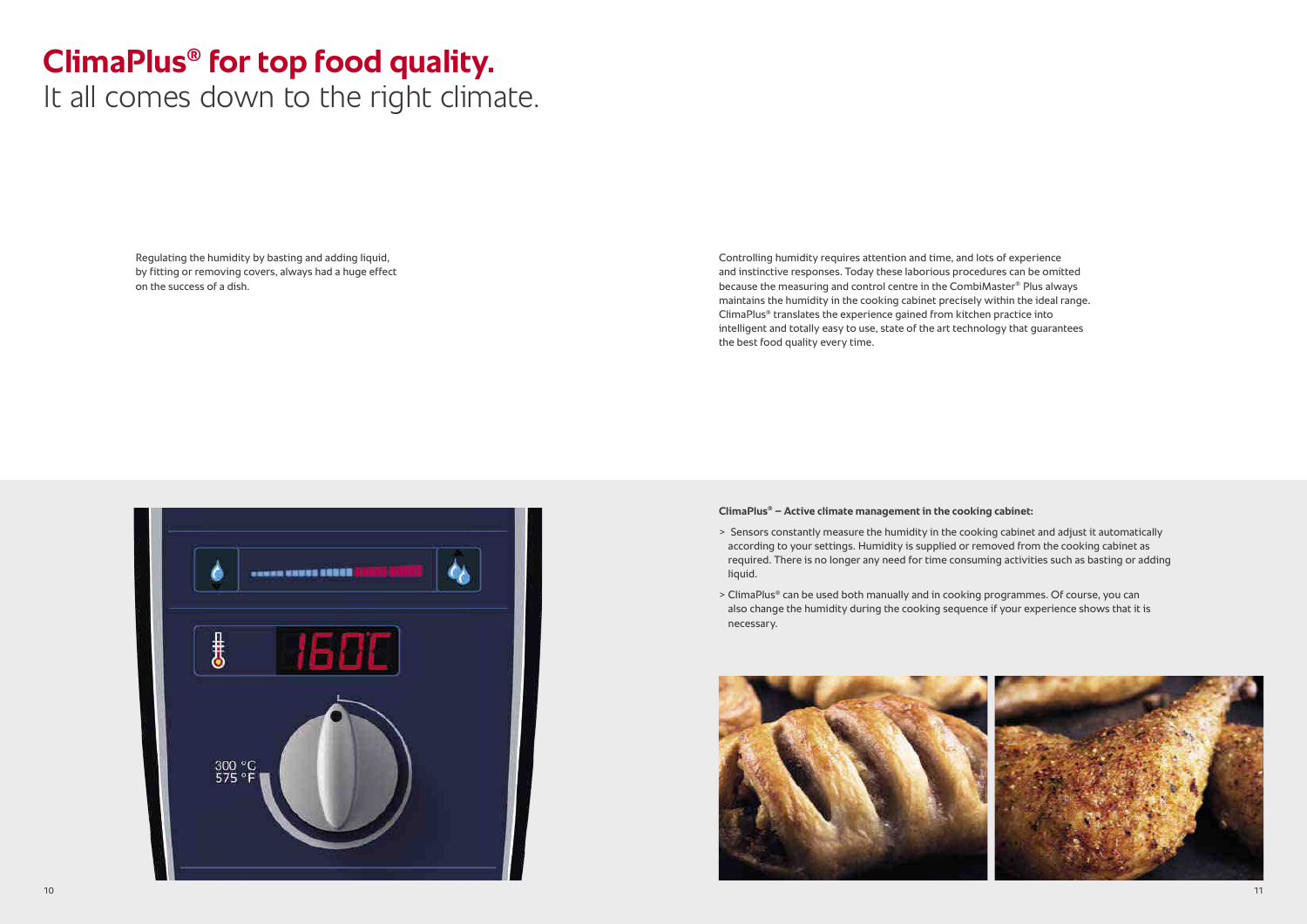# **Simply clean.** Automatic cleaning.

It doesn't get any easier. With the new automatic clean, the CombiMaster® Plus is ready to be used again very quickly. It virtually cleans itself, overnight too if required.

You just have to choose the necessary cleaning stage, insert the tabs displayed, and it is done. This gives you a hygienically clean and optimally maintained unit at all times.

The automatic cleaning function is also very economical. You only need a little power, chemicals and water, and above all you save on working time. The solid cleaning agent used is also particularly safe to handle.

> Do you not require the new automatic cleaning function? Our new CombiMaster® models 61 and 101 electric also offer this option. It has the simple semi-automatic cleaning programme, which cleans the unit in just a few simple moves.



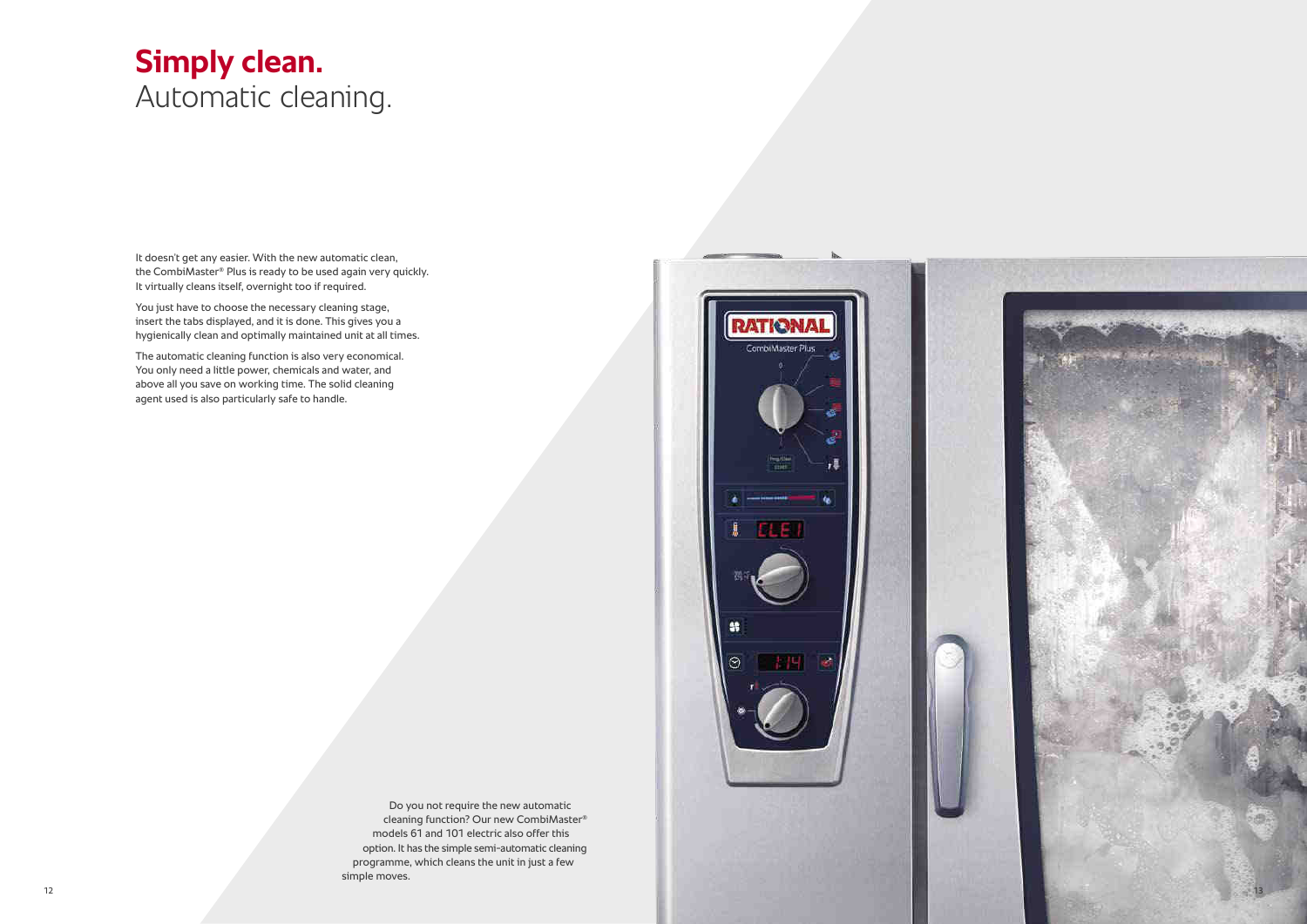# **Make money from day one.**

whitefficiency®.

The CombiMaster® Plus significantly and demonstrably increases the efficiency of your kitchen. You will not have to wait for the return on your investment – the appliance will start to pay for itself straight away. The savings in raw materials, energy, working time and in investments and space requirements are so high that they exceed the financing costs.

For us at RATIONAL whitefficiency<sup>®</sup> is a comprehensive approach, starting right from the product development phase. We work in close collaboration with universities to find solutions to minimise the corporate carbon footprint. This policy also manifests itself in the company's environmentally certified production, our low-resource sales logistics and in the return and recycling of old appliances.

 Working with RATIONAL means using less resources and getting more performance. That's efficient. We call it whitefficiency®.

The ethos of whitefficiency<sup>®</sup> is above all to be there for you when you need us. With our ServicePlus package, we'll be there for you over the entire service life and without any hidden costs.

#### **This is how you benefit:**

The rewards of whitefficiency® are most visible in your kitchen. "because" RATIONAL stands for top quality, even with large quantities. You therefore save on raw ingredients and produce less waste. Our appliances reduce energy, water and time consumption to a minimum.

RATIONAL also frees up space as you can replace 40-50% of all standard cooking appliances.

You can replace or reduce the workload of conventional cooking appliances by 40 to 50 % on a footprint of less than approx. 1  $m^2$ . This reduces the overall space required and capital costs. Thanks to the automatic cleaning function, you save even more valuable working time and reduce the payback period even more.

# **Example: A company restaurant serving 110 meals per day on average with one CombiMaster ® Plus 101 units**

| Meat<br>Cost of oil<br>Reduced roasting shrinkage<br>cuts the use of raw materials<br>15,000 INR<br>$= 6,000$ INR<br>by up to 10%.*<br>Cost of goods with CombiMaster® Plus<br>6.000 INR<br>Fat<br>Fat becomes almost superfluous.<br>Cost of goods conventionally<br>Your purchasing and disposal costs<br>600 INR<br>$= 900$ INR | Do the calculation<br>for yourself |  |  |  |
|------------------------------------------------------------------------------------------------------------------------------------------------------------------------------------------------------------------------------------------------------------------------------------------------------------------------------------|------------------------------------|--|--|--|
|                                                                                                                                                                                                                                                                                                                                    |                                    |  |  |  |
|                                                                                                                                                                                                                                                                                                                                    |                                    |  |  |  |
|                                                                                                                                                                                                                                                                                                                                    |                                    |  |  |  |
| for fat are reduced by up to 95%.*<br>Cost of goods with CombiMaster® Plus<br><b>1200 INR</b>                                                                                                                                                                                                                                      |                                    |  |  |  |
| <b>Power</b>                                                                                                                                                                                                                                                                                                                       |                                    |  |  |  |
| With short pre-heating times and<br>Consumption conventionally<br>modern control technology, your<br>$20$ units = $200$ INR<br>$= 2.400$ INR<br>energy costs are reduced by up to<br>with CombiMaster® Plus<br>70% (10 INR per kWh).<br>12 units = 120 INR                                                                         |                                    |  |  |  |
| <b>Manpower</b>                                                                                                                                                                                                                                                                                                                    |                                    |  |  |  |
| 10 PAX in a restaurant with 110 covers<br>$(12000 \times 10 = 120000$ INR)<br>$= 24.000$ INR<br>Reduction of labor<br>Staff used with CombiMaster <sup>®</sup> Plus<br>8 PAX (12000 x 8 = 96000 INR)                                                                                                                               |                                    |  |  |  |
|                                                                                                                                                                                                                                                                                                                                    |                                    |  |  |  |
| Your extra earnings per month<br>$= 51,300$ INR                                                                                                                                                                                                                                                                                    |                                    |  |  |  |
| $= 6.15.600$ INR<br>Your extra earnings per year                                                                                                                                                                                                                                                                                   |                                    |  |  |  |

\* Compared to conventional cooking methods without combi-steamer.

\*\*Compound calculation based on an hourly rate for chefs/cleaning staff.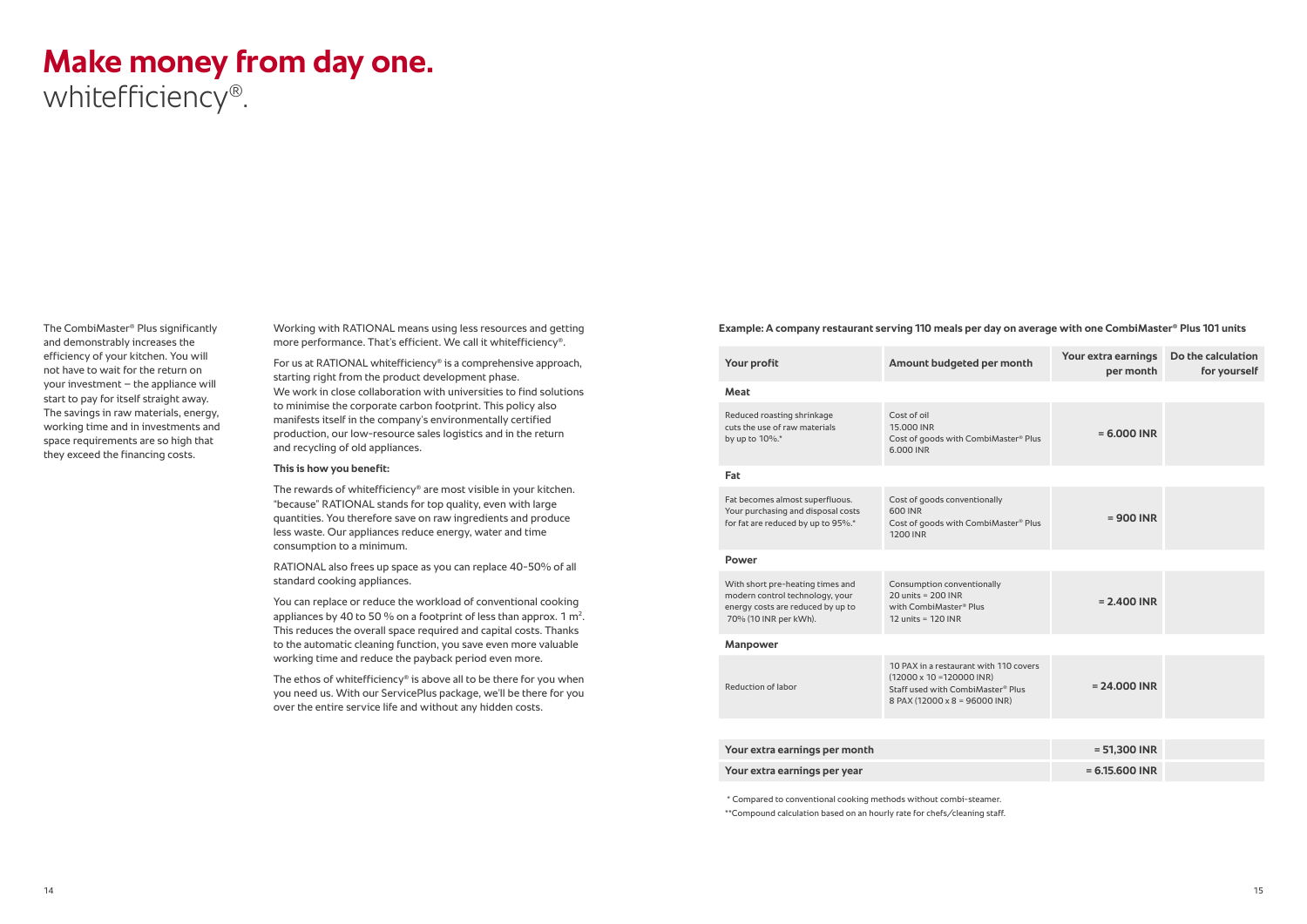# **Technology that does more.**

Because details make the difference.



### **Security**

- **> Low rack height for maximum working safety**  RATIONAL sets a standard that leads the way. The topmost tray is 1.60 m high in all unit sizes.
- **> Rear-ventilated double glass door with heat reflecting coatin**

 The design guarantees a low contact temperature on the outer panel, and also makes it easy to clean between the panels.

 **> Integrated door drip pan**

 The door drip pan is drained constantly, even while the door is open, which effectively prevents puddles of water on the floor.

# **> RATIONAL ConnectedCooking**

With the latest network solution for professional kitchens safety is always assured: With automatic HACCP documentation, relevant data from all connected units is logged, clearly presented and saved – fully automatically. Of course, you can easily export all data in table format or PDF format, and this data can be saved separately or printed. More at ConnectedCooking.com



# **Cooking technology**

 **> ClimaPlus®**

 The measuring and control centre automatically maintains the cooking cabinet climate that you set. This combines with the most effective dehumidification technology so that you achieve crispy crusts, crispy breaded coatings and maximum succulence.

**> Steam generator**

The generator with new steam regulator constantly delivers 100 % hygienic fresh steam for optimum food quality. Maximum steam saturation, even in the low temperature range, prevents the food sticking or drying out.

**> New flow technology Patent applied for**



 The dynamic air circulation and the special cooking cabinet geometry ensure that the heat is uniformly distributed in the cooking cabinet. This is essential to ensure a high level of uniformity, even with full loads.

**> Centrifugal grease extraction system Patent** There is no longer any need to clean and replace conventional grease filters. The automatic separation of grease in the fan wheel keeps the cooking cabinet air clean and guarantees a pure taste experience.



### **Efficient use of resources**

- **> Demand-responsive energy supply** The entirely newly developed control technology ensures that the food is supplied with exactly the
- amount of energy that it can actually absorb. **> Integral sealing mechanism Patent on standalone units**

Regardless of whether a mobile oven rack is used, the integral sealing mechanism works without an additional sealing plate and allows no steam or energy to escape.

**> Up to 28% smaller footprint (55% with the XS)**  The unit's compact dimensions reduce the volume to be heated, and thus power consumption as well. The narrow door opening also ensures a small pivot range, and thus reduced energy losses when opening the cooking cabinet door.

**> High-performance heat exchanger Patent on gas units** 

The special design of the heat exchanger makes it extremely efficient. Large, smooth surfaces make cleaning much easier. The gas burners were awarded the innovation prize from the German gas industry for their particularly low-emission combustion.

### **User features**

# **> Integrated hand shower Patent**

 The infinitely variable jet strength and ergonomic arrangement greatly simplify rough cleaning, deglazing or adding water. The integral automatic retraction system and automatic water shut-off mechanism offer optimum safety and hygiene conforming to EN 1717 and SVGW standards (Swiss Association for the Gas and Water Industry).

#### **> Easy to install**

 No separate funnel is needed thanks to the integral free outlet conforming to EN 1717. SVGW-approved.

#### **> Lengthwise loading**

 Lengthwise loading means that 1/3 and 2/3 GN containers can be used. The containers are easy to load and unload.

### **> USB port**

 The USB port allows you to easily document 10 days' worth of HACCP data, upload cooking programmes to the unit and update the CombiMaster ® Plus software to incorporate the latest results of RATIONAL's research.

The different products manufactured by RATIONAL are protected under one or more of the following patents, utility models or design models: DE 10 230 242; DE 101 14 080; DE 103 09 487; DE 10 2004 004 393; DE 101 20 488; DE 103 01 526; DE 10 2004020 365; EP 1 162 905; EP 1 519 652; EP 1 530 682; EP 0 856 705; EP 1 499 195; EP 1 682 822; EP 2 350 533; EP 2 426 419; US 5,915,372; US 6,299,921; US 6,581,588; JP 3916261; JP 3747156; JP 4010946; JP 1225865; JP 1227539; JP 1342288; JP 4598769; JP 4255912; plus patents pending

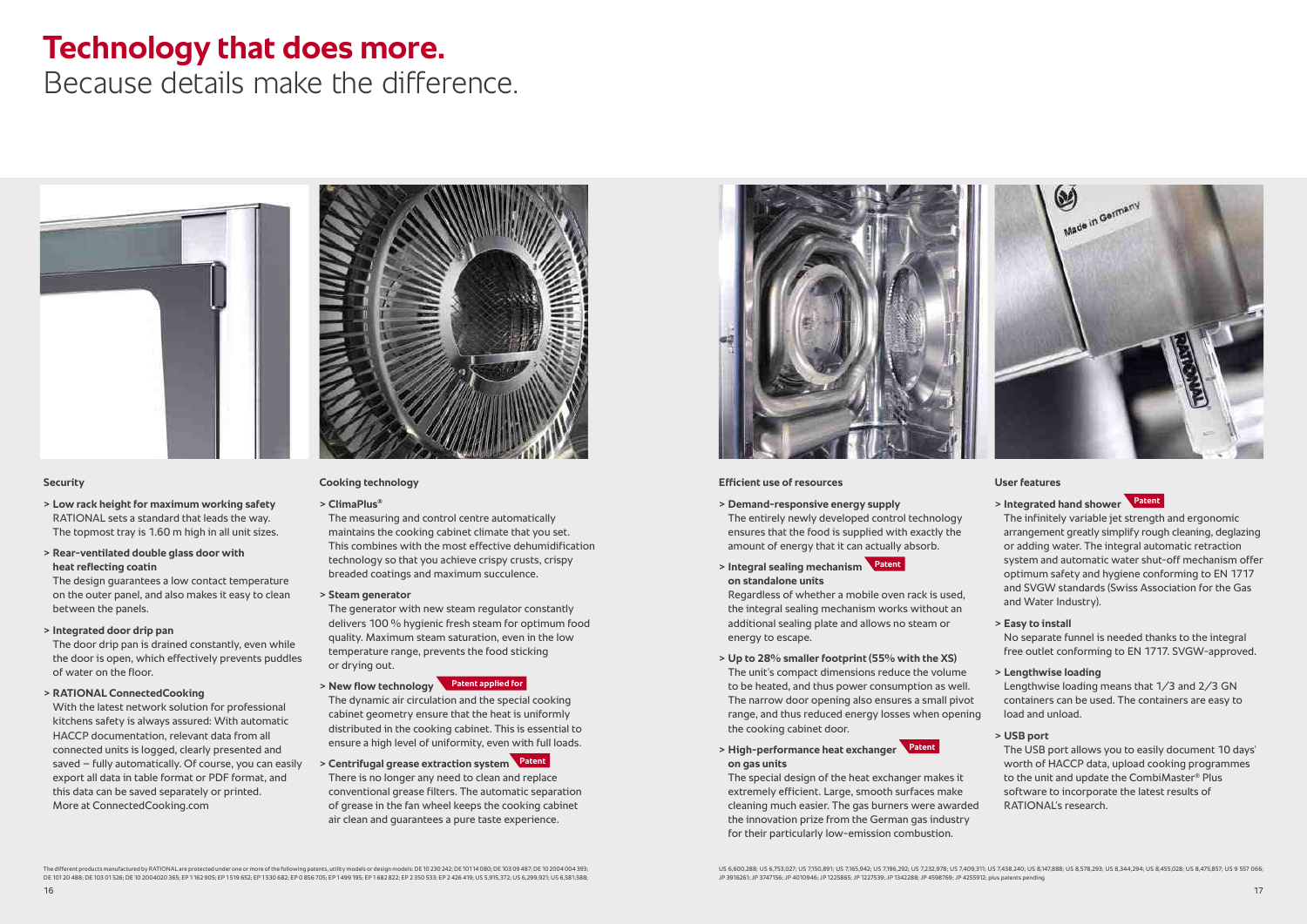







Whether you prepare thirty or several thousand meals per day, we offer the CombiMaster® Plus in the right unit size for any requirement, now also in the small size as the CombiMaster® Plus XS. There is space for it in every kitchen, and its clever installation solutions also make it suitable for front-cooking areas and as a station unit. The CombiMaster® Plus XS and the CombiMaster® are available in the electric model. All other appliances are available in gas and electric versions with identical dimensions, features and performance.

There are also a range of special models for ships and prisons, and CombiMaster® Plus units with integrated fat drain that can be adapted perfectly to the conditions specific to your kitchen.

- > Core temperature probe
- > Automatic cleaning with three cleaning programmes (CombiMaster® Plus)
- > Integrated hand shower with automatic retraction system
- > 100 programmes with up to 6 steps
- > 5 air speeds, programmable
- > Cool down for fast and reliable cooling of the cooking cabinet
- > USB interface

In addition to the CombiMaster® Plus, we also recommend our SelfCookingCenter®, which has a total of thirteen versions available. Only the SelfCookingCenter® with iLevelControl, iCookingControl and Efficient CareControl offers the level of potential efficiency that will raise your kitchen practice to an unbeatable level. In fact, you will find that your consumption of energy, water, cleaning chemicals and the time you spend cooking drop off right away.

# **Functions:**

- > Combi-Steamer mode with 3 modes: temperature range 30 °C-300 °C
- > ClimaPlus® humidity measurement, 5-stage setting and regulation

### **Features:**

# **The right CombiMaster® Plus.** For every need.

**Internationally tested**

(NSE)

 $\left(\overline{\phantom{m}}\right)$ 

(Pd

<sub>ເ</sub>( UL)<sub>ບ:</sub>



| $10 \times 1/1$ GN                          | $6 \times 2/1$ GN                | $10 \times 2/1$ GN               | $20 \times 1/1$ GN                          | $20 \times 2 / 1$ GN             |
|---------------------------------------------|----------------------------------|----------------------------------|---------------------------------------------|----------------------------------|
| $80 - 150$                                  | $60 - 160$                       | $150 - 300$                      | $150 - 300$                                 | $300 - 500$                      |
| $1/1$ , $1/2$ , $2/3$ , $1/3$ ,<br>$2/8$ GN | $2/1, 1/1$ GN                    | $2/1, 1/1$ GN                    | $1/1$ , $1/2$ , $2/3$ , $1/3$ ,<br>$2/8$ GN | $2/1, 1/1$ GN                    |
| 847 mm                                      | 1.069 mm                         | 1.069 mm                         | 879 mm                                      | 1.084 mm                         |
| 776 mm                                      | 976 mm                           | 976 mm                           | 791 mm                                      | 996 mm                           |
| 1.042 mm                                    | 782 mm                           | 1.042 mm                         | 1.782 mm                                    | 1.782 mm                         |
| R 3/4"                                      | $R3/4$ "                         | $R3/4$ "                         | $R3/4$ "                                    | $R3/4$ "                         |
| <b>DN 50</b>                                | <b>DN 50</b>                     | <b>DN 50</b>                     | <b>DN 50</b>                                | <b>DN 50</b>                     |
| 150-600 kPa or<br>$0,15-0,6$ Mpa            | 150-600 kPa or<br>$0,15-0,6$ Mpa | 150-600 kPa or<br>$0,15-0,6$ Mpa | 150-600 kPa or<br>$0,15-0,6$ Mpa            | 150-600 kPa or<br>$0,15-0,6$ Mpa |
| Automatic                                   | Automatic                        | Automatic                        | Automatic                                   | Automatic                        |
| semi-automatic                              |                                  |                                  |                                             |                                  |

| 182 kg          | 254 kg          | 334 kg      |
|-----------------|-----------------|-------------|
|                 |                 |             |
| 36,7 kW         | 37 kW           | 65,5 kW     |
| $3 \times 63$ A | $3 \times 63$ A | 3 x 100 A   |
| 3 NAC 400 V     | 3 NAC 400 V     | 3 NAC 400 V |
| 36 kW           | 36 kW           | 64,2 kW     |
| 36 kW           | 36 kW           | 54 kW       |

| 196 kg          | 284 kg          | 354 kg          |
|-----------------|-----------------|-----------------|
| 1.347 mm        | 2.087 mm        | 2.087 mm        |
| $0.6$ kW        | $0.7$ kW        | 1,1 kW          |
| $1 \times 16$ A | $1 \times 16$ A | $1 \times 16$ A |
| 1 NAC 230 V     | 1 NAC 230 V     | 1 NAC 230 V     |
| $R3/4$ "        | $R3/4$ "        | R 3/4"          |
|                 |                 |                 |
| 45 kW/45 kW     | 44 kW/44 kW     | 90 kW/90 kW     |
|                 |                 |                 |

**M** SVGW









GASTER PIN

≪

**kiwa** 

D DEKRA

**GP** 

| *Also available as       |
|--------------------------|
| CombiMaster <sup>®</sup> |
| (electric model only).   |
|                          |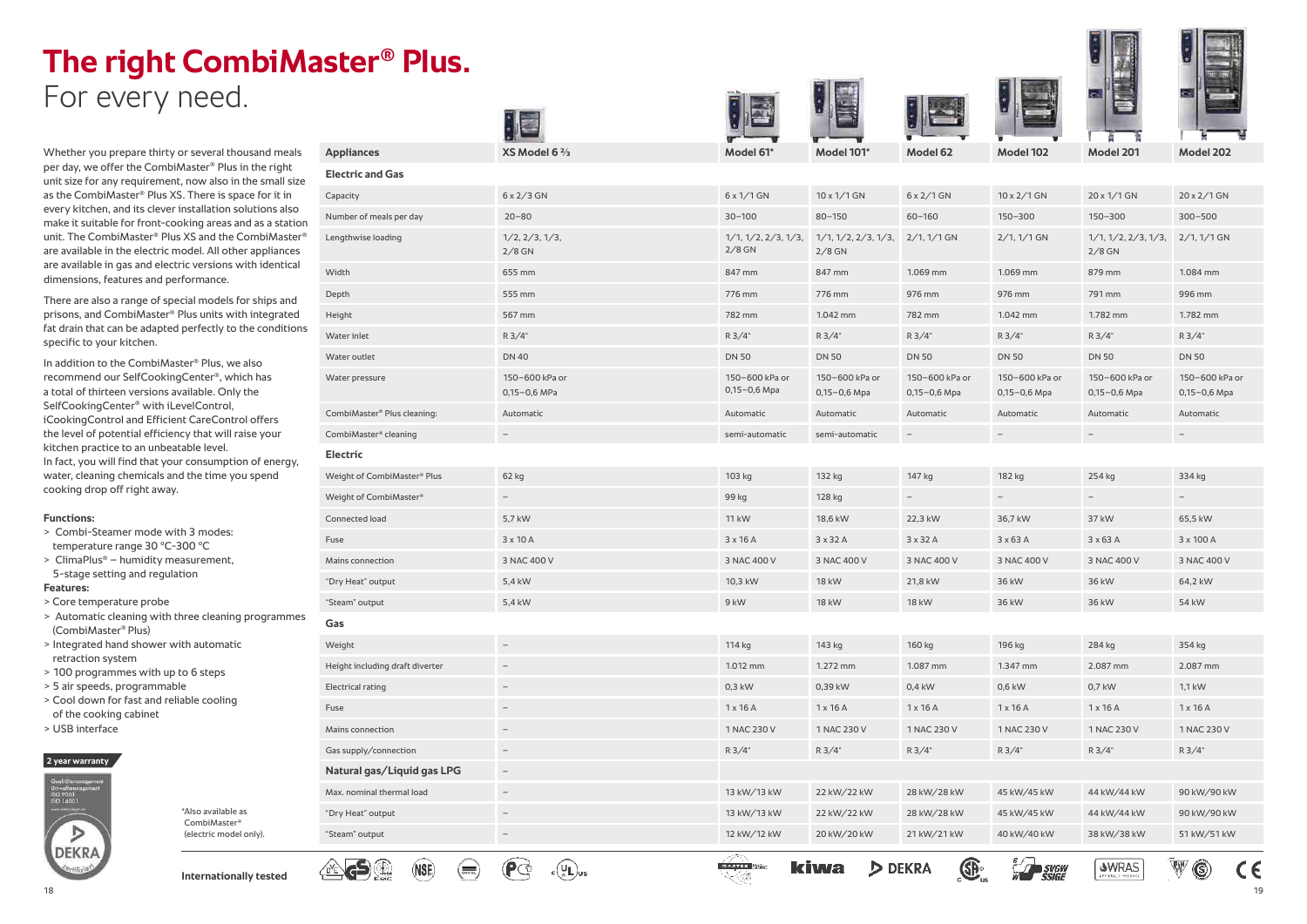# **RATIONAL accessories.** The perfect complement.

Only by using original RATIONAL accessories can you make full use of the CombiMaster® Plus's possibilities. All the main accessories are of course also available in 2/3 size for the CombiMaster® Plus XS.

# **Gastronorm containers and grids**

RATIONAL stainless steel containers and grids are available in Gastronorm (GN) sizes 2/1, 1/1, 1/2, 1/3 and also 2/3 for the XS unit. For excellent roasting and baking results, there are granite enamelled sheets and aluminium roasting and baking trays with non-stick coating in GN and baker's standard sizes. For typical baking applications, we recommend the perforated TriLax-coated baking trays which are also available in GN and baker's standard sizes.

# **Cross and stripe grill grate**

Thanks to its innovative design, the new cross and stripe grill grate offers you two different grill patterns with just one grate. Depending on which side you use, the cross and stripe grill grate will either give your food the classic grill stripes or the popular original American steakhouse pattern.



# **Grill and pizza tray**

 The grill and pizza tray allows you to prepare all different types of pizza, flatbreads and tartes flambées. The excellent thermal conductivity means that you achieve optimum quality. The reverse of the tray can also be used to grill vegetables or fish – with the perfect grill pattern.

# **CombiFry®**

200 portions of French fries without fat in just 15 minutes. The patented CombiFry ® allows large quantities of pre-fried products to be prepared. Completely eliminates the cost of fat purchase, storage and disposal.

# **Duck Superspike and chicken Superspike**

The chickens and ducks are arranged vertically, creating particularly succulent breast meat combined with crispy and uniformly browned skin. (Duck Spike not available in 2/3)

# **Multibaker**

 The Multibaker is perfect for cooking fried eggs, omelettes, hash browns, or idlis in large batches. A special coating helps prevent food from sticking.

# **Stands and floor units**

 There are 4 versions available to offer a sturdy mount for your CombiMaster ® Plus tabletop units. All oven stands and base cabinets are designed in accordance with the applicable hygiene regulations.

# **Ultravent**

 The UltraVent's condensation technology helps trap escaping steam and divert it away. Complicated and expensive ventilation system installations are unnecessary. Installation is simple, and the system can be retrofitted at any time. It does not require a connection to the outside.

# **Ultravent Plus**

 Our UltraVent condensation technology is also available in an UltraVent Plus model, which is equipped with special filters. to prevent steam as well as bothersome smoke that could otherwise develop when grilling or roasting. RATIONAL units can thus be installed even in critical locations, such as front shop-front areas.







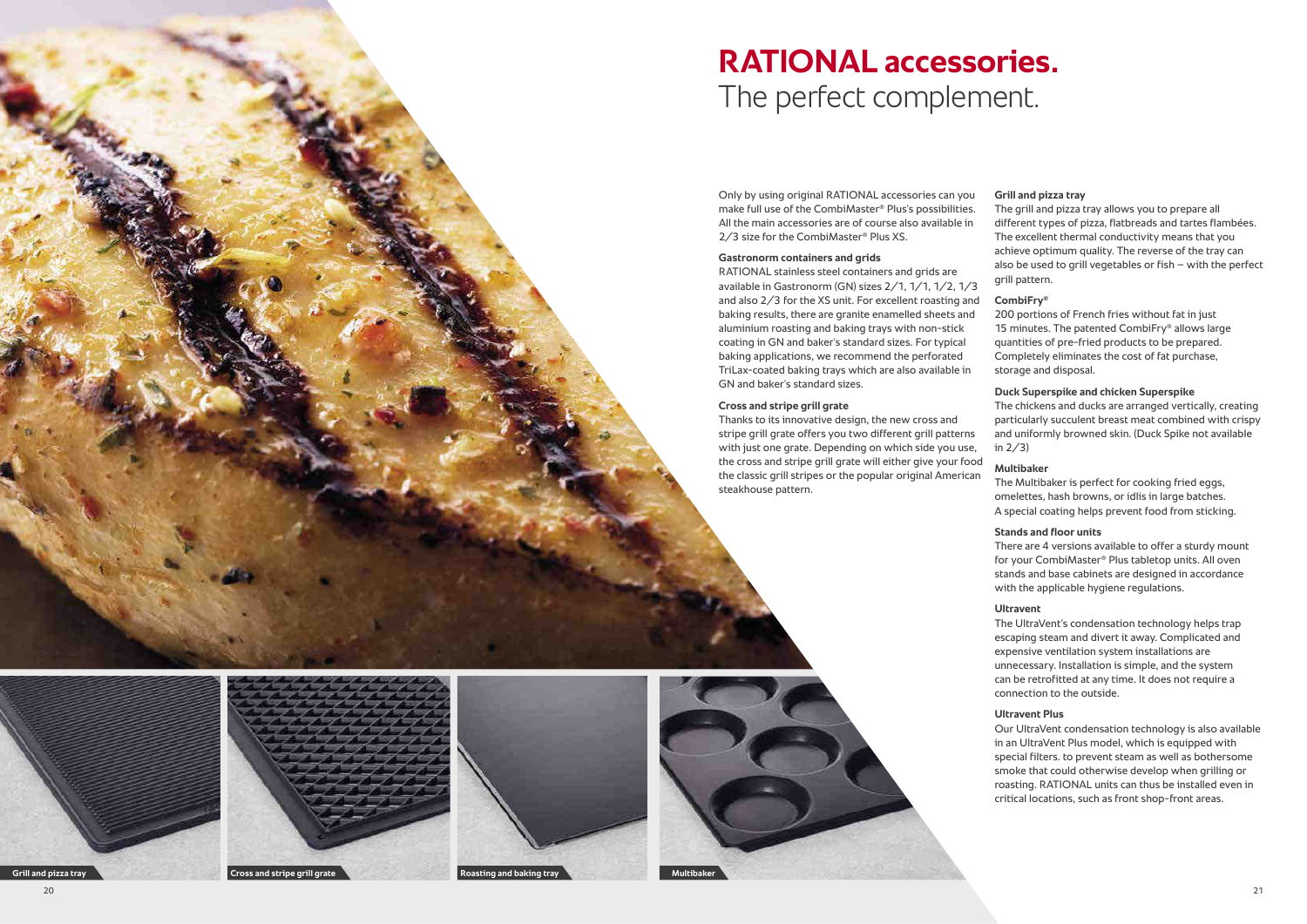



### **Consulting and planning**

We will be happy to advise you on solutions to the particular challenges of your kitchen. We will also provide free design suggestions for your new or converted kitchen.

#### **Testing**

If you would like to try out the CombiMaster® Plus under real conditions, our sales staff can make the necessary arrangements for you. We look forward to receiving your call.

#### **Installation**

The CombiMaster® Plus is easy to install. Our comprehensive network of RATIONAL Service Partners will provide rapid, expert installation. We also offer a range of installation solutions for special structural conditions.

#### **On-site training**

If necessary, one of our experienced RATIONAL master chefs can provide one-to-one instruction.

### **Academy RATIONAL**

Further training is part of the service at RATIONAL. Register for one of our free seminars at rational-online.com. We also offer paid events on selected special topics. There you will discover new possibilities for events or for an attractive menu.

### **ChefLine®**

Friendly help from one chef to another. If you have any questions on the application, you can call on the experience of our experienced RATIONAL chefs 365 days a year. They will talk to you and quickly provide uncomplicated but technical advice and the tried and tested tips that you need.

#### **RATIONAL ConnectedCooking**

The internet platform for professional kitchens. Simply connect your appliances and benefit from numerous additional functionalities, such as automatic HACCP documentation. Let yourself be inspired by the comprehensive recipe library with thousands of international recipes and use the free update service for your CombiMaster® Plus. Also available as a mobile app.

### **RATIONAL Service Partners**

Never far away, always there for you. The comprehensive network of qualified and committed RATIONAL Service Partners offers you reliable and rapid help on all technical problems, including guaranteed delivery of spare parts, technical hotline and emergency coverage at weekends.

#### **Return and recycling**

The end is not really an end. Our CombiMaster® Plus units are high-grade recyclables. We recover all old units free of charge and return them to the resource cycle. That does not mean the end of them; not least because the majority of our customers only part with their old units in order to buy new ones.

# **The all-inclusive package.**  RATIONAL ServicePlus.



Would you like more information specifically on your requirements and area of use? In addition, we have specific brochures for the following operations:

> Hospitality

> School and nursery catering > Business and industry catering

- > Bakery
- > Casual dining catering
- > Supermarket

You will also find more information online at rational-online.com



# **Do you want to see all this with your own eyes?**  Cook with us.

See the capabilities of our appliances for yourself and try them out: attend one of our no-obligation, free events at a location near you and cook together with our master chefs.

Contact us on Tel. +91 124 463 58 65 or visit us at rational-online.com to find out when and where future events will be held.